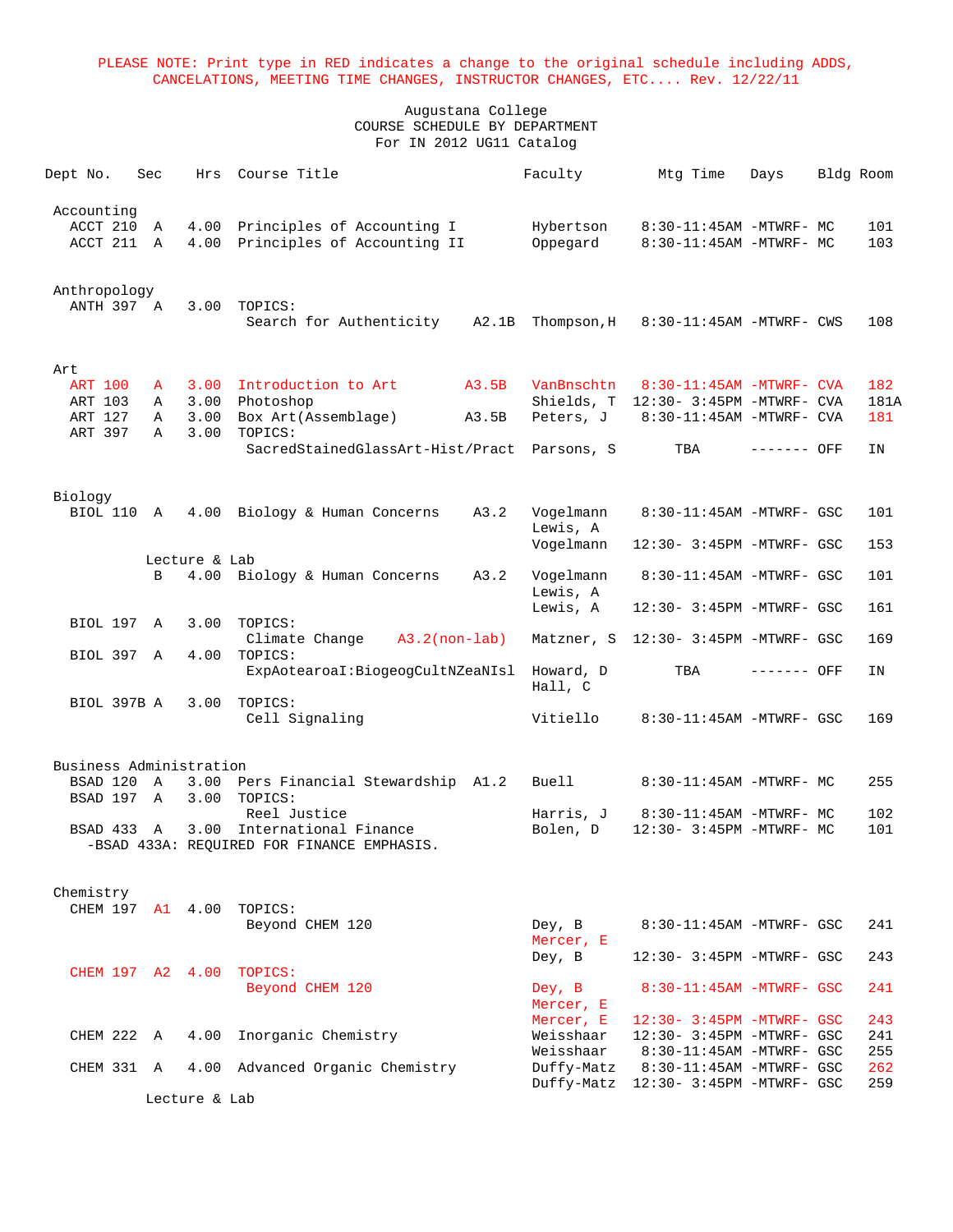| Dept No.                            | Sec               | Hrs          | Course Title                                                                                                                                     | Faculty                  | Mtg Time                                               | Days        | Bldg Room  |
|-------------------------------------|-------------------|--------------|--------------------------------------------------------------------------------------------------------------------------------------------------|--------------------------|--------------------------------------------------------|-------------|------------|
| <b>CIVITAS</b>                      |                   |              |                                                                                                                                                  |                          |                                                        |             |            |
| CIVT 202 A                          |                   | 3.00         | Pertinence:<br>Human Reproduction                                                                                                                | Diggins-H<br>Pederson, A | 12:30- 3:45PM -MTWRF- MC                               |             | 264        |
| CIVT 203 A                          |                   |              | 3.00 Justice:<br>Justice is High (On Heroin)                                                                                                     | Harris, Mit              | 8:30-11:45AM -MTWRF- HUM                               |             | 323        |
| CIVT 204 A                          |                   |              | 3.00 Freedom:                                                                                                                                    | Wright, R                |                                                        |             |            |
|                                     |                   |              | Eleutheria: Freedom & Literature                                                                                                                 | Hicks, P<br>Johnson, Jl  | 8:30-11:45AM -MTWRF- MC                                |             | 264        |
| Classics                            |                   |              |                                                                                                                                                  |                          |                                                        |             |            |
| CLAS 200 A                          |                   |              | 3.00 Elementary Greek I<br>A3.4                                                                                                                  |                          | Wentzel, R 12:30- 3:45PM -MTWRF- HUM                   |             | 226        |
| Communication Disorders             |                   |              |                                                                                                                                                  |                          |                                                        |             |            |
| CMDS 288 A                          |                   |              | 1.00 Observation Practicum<br>-SPED 288A: INSTRUCTOR PERMISSION REQUIRED.                                                                        | Mahan, K                 | TBA                                                    | ------- OFF | OFF        |
| CMDS 388 A                          |                   |              | 4.00 Clinical Practicum                                                                                                                          | Mahan, K                 | TBA                                                    | ------- OFF | OFF        |
|                                     |                   |              | -SPED 388A: INSTRUCTOR PERMISSION REOUIRED.<br>CMDS 488 A 12.00 Adv Clinical Prct: Comm Disorders<br>-SPED 488A: INSTRUCTOR PERMISSION REQUIRED. | Mahan, K                 | TBA                                                    | ------- OFF | OFF        |
|                                     |                   |              |                                                                                                                                                  |                          |                                                        |             |            |
| Communication Studies<br>COMM 110 A |                   |              | 3.00 Intro To Communication<br>A2.2                                                                                                              | Bart, H                  | 8:30-11:45AM -MTWRF- HUM                               |             | 331        |
| COMM 110 B<br>COMM 280 A            |                   | 3.00         | A2.2<br>3.00 Intro To Communication<br>Broadcasting in America                                                                                   | Jensen, T<br>Bart, J     | 12:30- 3:45PM -MTWRF- HUM<br>12:30- 3:45PM -MTWRF- HUM |             | 301<br>331 |
|                                     |                   |              |                                                                                                                                                  |                          |                                                        |             |            |
| Computer Science<br>COSC 105 A      |                   | 1.00         | Advanced Spreadsheet Appl Softwr                                                                                                                 | Gray                     | $1:00-2:00$ PM $-M-W-F-MC$                             |             | 001        |
| COSC 210 A                          |                   | 4.00         | Computer Science I                                                                                                                               |                          | Sorenson, T 12:30- 3:45PM -MTWRF- GSC                  |             | 34         |
| Economics                           |                   |              |                                                                                                                                                  |                          |                                                        |             |            |
| ECON 120<br>ECON 297                | A<br>$\mathbb{A}$ | 3.00<br>3.00 | Principles of Economics I A3.3<br>TOPICS:                                                                                                        | Eggleston                | 12:30- 3:45PM -MTWRF- MC                               |             | 153        |
|                                     |                   |              | Environmental & Resource Econ                                                                                                                    | McConnell                | 8:30-11:45AM -MTWRF- MC                                |             | 120        |
| Ed of Deaf/Hard Hearing             |                   |              |                                                                                                                                                  |                          |                                                        |             |            |
| EDHH 226 A                          |                   |              | 3.00 American Sign Language I<br>A3.4<br>-EDHH 226A: INSTRUCTOR PERMISSION REQUIRED.                                                             | Steen, C                 | 8:30-11:45AM -MTWRF- MC                                |             | 201        |
| <b>EDHH 226 B</b>                   |                   |              | A3.4<br>3.00 American Sign Language I<br>-EDHH 226A: INSTRUCTOR PERMISSION REQUIRED.                                                             | Miller, T                | $8:30-11:45AM - MTWRF - MC$                            |             | 257        |
| EDHH 287 A                          |                   |              | 3.00 Practicum: Deaf/Hard of Hearing                                                                                                             | Soukup, M                | TBA                                                    | ------- OFF | OFF        |
| Education                           |                   |              |                                                                                                                                                  |                          |                                                        |             |            |
| EDUC 110                            | A                 | 3.00         | Foundations of Amer Educ<br>A3.3                                                                                                                 | Durr, A                  | 8:30-11:45AM -MTWRF- MC                                |             | 164        |
| EDUC 219<br>EDUC 355                | Α<br>A            | 3.00<br>3.00 | Tech & the Internet in Education<br>Human Relations in Education                                                                                 | Hanavan, P<br>Johnson, M | 8:30-11:45AM -MTWRF- MC<br>12:30- 3:45PM -MTWRF- MC    |             | 001<br>103 |
| EDUC 370 A                          |                   | 3.00         | Literacy for Engl Lang Learners                                                                                                                  | Gaudet, M                | $6:00 - 9:00PM - MTWR-- MC$                            |             | 164        |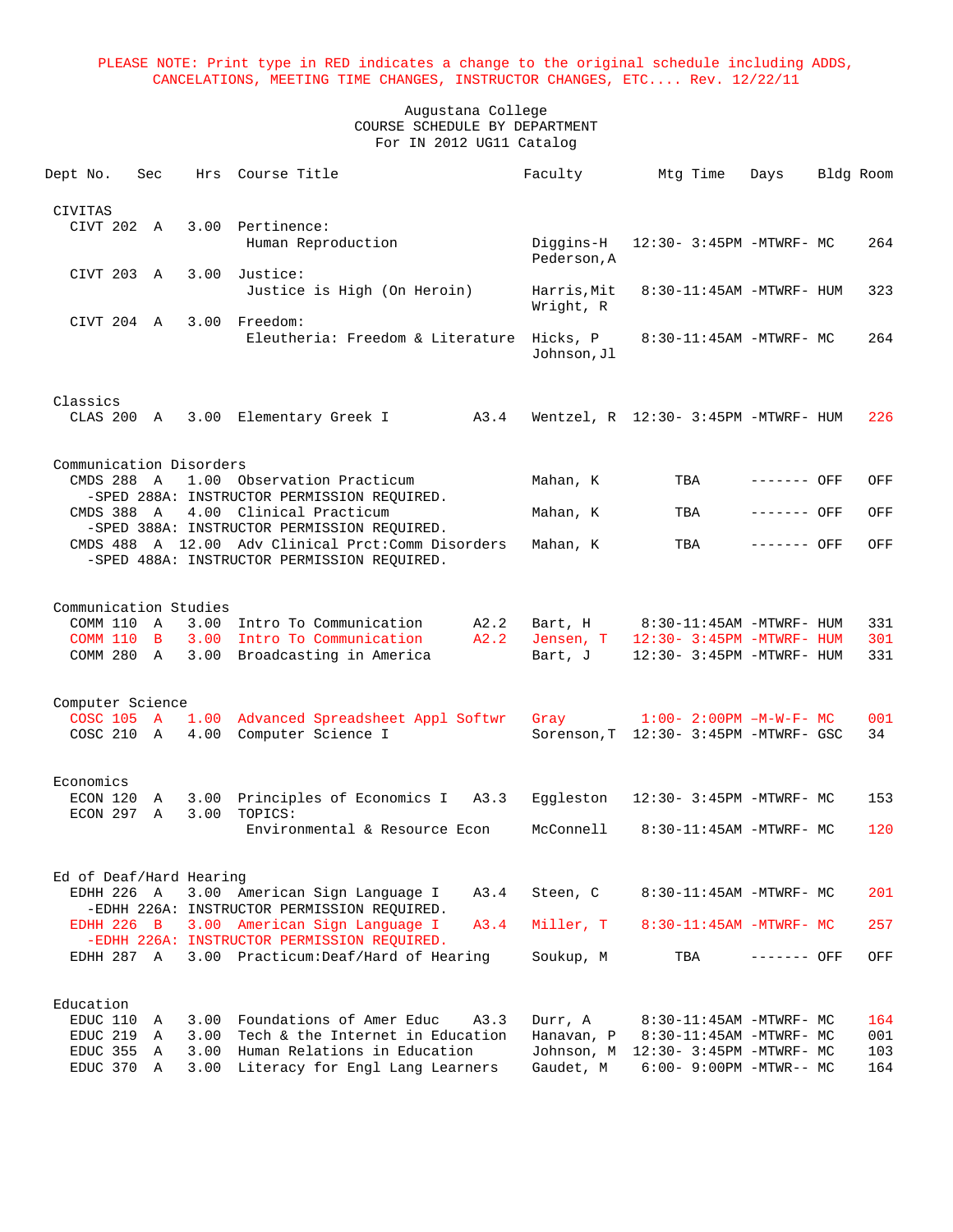| Dept No.                | Sec | Hrs           | Course Title                                                  | Faculty     | Mtg Time                                   | Days         | Bldg Room |
|-------------------------|-----|---------------|---------------------------------------------------------------|-------------|--------------------------------------------|--------------|-----------|
|                         |     |               |                                                               |             |                                            |              |           |
| English                 |     |               |                                                               |             |                                            |              |           |
| ENGL 297 A              |     | 3.00          | TOPICS:                                                       |             |                                            |              |           |
|                         |     |               | MadMen, Vamp, DesperateHousewives                             | Rives, D    | 8:30-11:45AM -MTWRF- HUM                   |              | 302       |
|                         |     |               |                                                               |             |                                            |              |           |
| General Studies         |     |               |                                                               |             |                                            |              |           |
| GENL 100                | A   | 3.00          | Career and Life Planning                                      | Brown, W    | 8:30-11:45AM -MTWRF- HUM                   |              | 231       |
| GENL 105 A              |     |               | 4.00 Off Campus Study Programs                                |             |                                            |              |           |
|                         |     |               | The Greek Connection                                          | Grinager, D | TBA                                        | ------- OFF  | ΙN        |
|                         | B   | 4.00          | History of Nazi Germany                                       | Grinager, D | TBA                                        | ------- OFF  | ΙN        |
|                         |     | 4.00<br>C     | Span Oral Express/Cultr S. Spain                              | Grinager, D | TBA                                        | $------$ OFF | ΙN        |
|                         | D   |               | 4.00 Math/MechByz, Grk, RomIslamicArch                        | Grinager, D | TBA                                        | ------- OFF  | IN        |
| GENL 105A A             |     | 4.00          | Off Campus Study Programs<br>A1.2                             |             |                                            |              |           |
|                         |     |               | Gender, Race, Class, MassMediaLondn                           | Grinager, D | TBA                                        | ------- OFF  | ΙN        |
| GENL 105F A             |     | 4.00          | Off Campus Study Programs<br>A3.6                             |             |                                            |              |           |
|                         |     |               | India: Examination of Globalizatn                             | Grinager, D | TBA                                        | ------- OFF  | IN        |
| GENL 105G A             |     |               | 4.00 Off Campus Study Programs<br>A4.2                        |             |                                            |              |           |
|                         |     |               | The Religious Diversity - Israel<br>A3.2                      | Grinager, D | TBA                                        | ------- OFF  | ΙN        |
| GENL 105H A             |     | 4.00          | Off Campus Study Programs<br>Quarks, Christians & Cosmos-Itly | Grinager, D | TBA                                        | ------- OFF  | IN        |
|                         |     | 4.00<br>B     | Conservation Psych in Germany                                 | Grinager, D | TBA                                        | ------- OFF  | ΙN        |
|                         |     | C             | 4.00 DiscOrigEvolThght-Darwin-GalapIs                         | Grinager, D | TBA                                        | ------- OFF  | IN        |
| GENL 105I A             |     |               | 4.00 Off Campus Study Programs A3.5A                          |             |                                            |              |           |
|                         |     |               | Americans Abroad: The Grand Tour                              | Grinager, D | TBA                                        | ------- OFF  | ΙN        |
| GENL 105J A             |     |               | 4.00 Off Campus Study Program                                 |             |                                            |              |           |
|                         |     |               | Writing in London, London Writers                             | Grinager, D | TBA                                        | ------- OFF  | ΙN        |
|                         |     | A3.5A & A2.1B |                                                               |             |                                            |              |           |
| GENL 121 A              |     |               | 3.00 CANCELED                                                 |             |                                            |              |           |
| GENL 168 A              |     | 3.00          | Before CSI: Crim Elem in Lit/Film                             | Nelson, C   | 8:30-11:45AM -MTWRF- HUM                   |              | 102       |
| GENL 197 A              |     | 1.00          | TOPICS:                                                       |             |                                            |              |           |
|                         |     |               | Climate Change                                                | Matzner, S  | 12:30- 3:45PM -MTWRF- GSC                  |              | 169       |
| GENL 229                | A   | 3.00          | Children's Theatre                                            | Workman, D  | 8:30-11:45AM -MTWRF- EMC                   |              | 207       |
| GENL 231 A              |     | 3.00          | New Play Development                                          | Ftzsmmn, J  | 12:30- 3:45PM -MTWRF- EMC                  |              | 207       |
| GENL 297 A              |     | 3.00          | TOPICS:                                                       |             |                                            |              |           |
|                         |     |               | Dharma: Mus/Rel/LitContempIndA3.6                             | Looney, S   | TBA                                        | ------- OFF  | IN        |
|                         |     |               |                                                               | Pennington  |                                            |              |           |
| GENL 492 C              |     | 3.00          | Senior Capstone:<br>A4.3                                      |             |                                            |              |           |
|                         |     |               | HarryPotter: ContempMoralityPlay                              | Jungling    | 12:30- 3:45PM -MTWRF- HUM                  |              | 103       |
|                         |     |               |                                                               | Mays, J     |                                            |              |           |
|                         | D   |               | 3.00 Life's Cycle: Birth, Death, HistMed                      | Gubbels     | 12:30- 3:45PM -MTWRF- MC                   |              | 202       |
|                         |     |               |                                                               | Preston, M  |                                            |              |           |
|                         |     | E.            | 3.00 On the Road                                              | Bowman, R   | 12:30- 3:45PM -MTWRF- HUM                  |              | 102       |
|                         |     |               |                                                               | Miller, J   |                                            |              |           |
|                         |     | F             | 3.00 Understanding Good and Evil                              | Minister    | 12:30- 3:45PM -MTWRF- MC                   |              | 257       |
|                         |     |               |                                                               |             |                                            |              |           |
| Gender Studies          |     |               |                                                               |             |                                            |              |           |
|                         |     |               | GENS 235 A 3.00 Gender, Work and Family<br>A3.3               | Sehested    | 8:30-11:45AM -MTWRF- MC                    |              | 153       |
|                         |     |               |                                                               |             |                                            |              |           |
|                         |     |               |                                                               |             |                                            |              |           |
| Geography/Earth Science |     |               |                                                               |             |                                            |              |           |
|                         |     |               | GEOG 220 A 3.00 Phys Geog & Earth/Space Science               |             | Olness, $V = 12:30 - 3:45PM - MTWRF - GSC$ |              | 163       |
|                         |     |               |                                                               |             |                                            |              |           |
|                         |     |               |                                                               |             |                                            |              |           |
| Government/Intl Affairs |     |               |                                                               |             |                                            |              |           |
|                         |     |               | GOVT 277 A 3.00 Politics in Film                              | Lerseth     | 8:30-11:45AM -MTWRF- MC                    |              | 202       |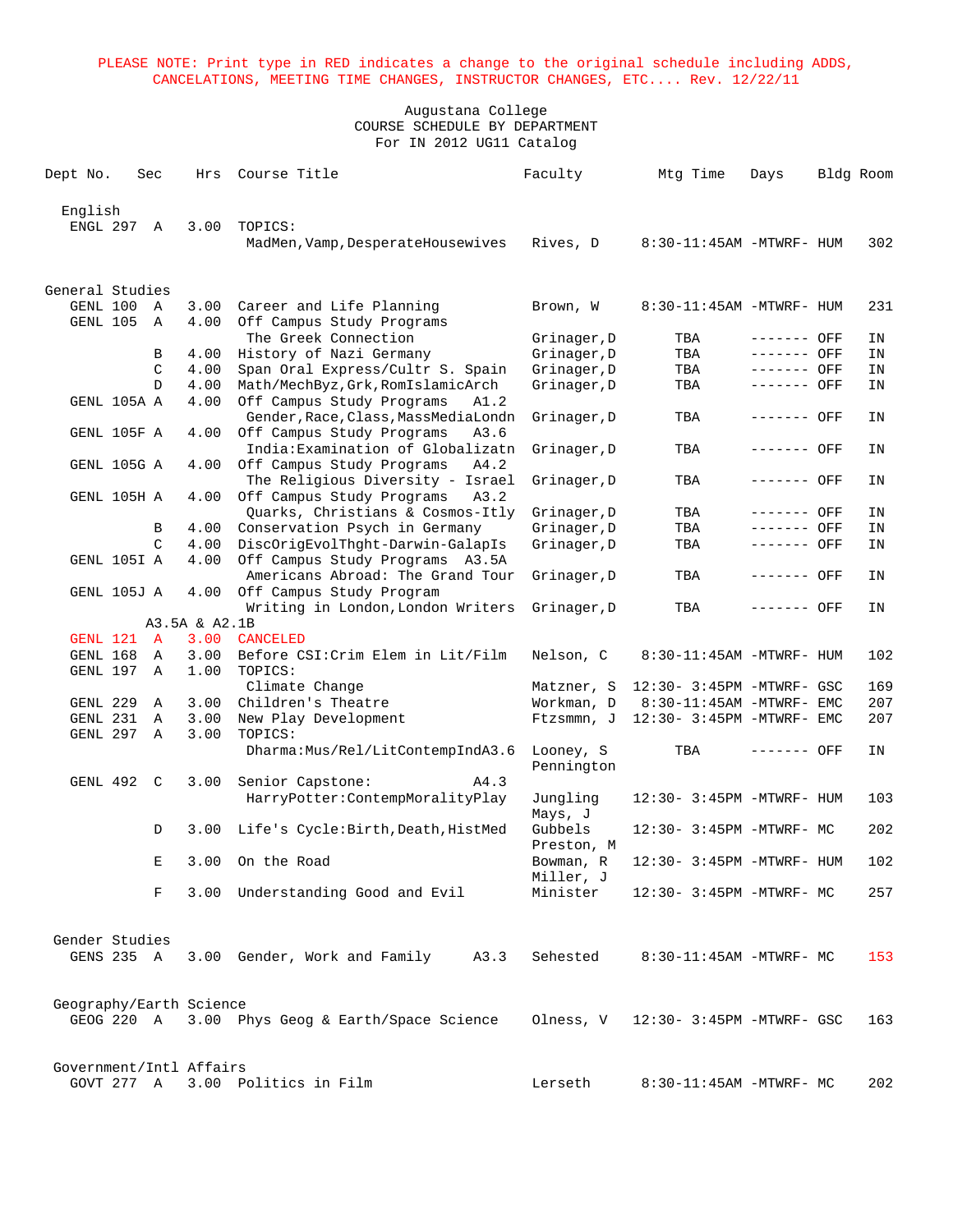| Dept No.                  | Sec            | Hrs                     | Course Title                                                                             |       | Faculty           | Mtg Time                                                          | Days                        | Bldg Room |            |
|---------------------------|----------------|-------------------------|------------------------------------------------------------------------------------------|-------|-------------------|-------------------------------------------------------------------|-----------------------------|-----------|------------|
| History                   |                |                         |                                                                                          |       |                   |                                                                   |                             |           |            |
| HIST 180 A                |                |                         | 3.00 Red, White, Black: A3.6<br>The People of Early America                              |       | Mullin, M         | 8:30-11:45AM -MTWRF- MC                                           |                             |           | 253        |
| HIST 197 A                |                | 3.00                    | TOPICS:<br>Many Nations of Native Amer A3.6 Welch, E 8:30-11:45AM -MTWRF- HUM<br>TOPICS: |       |                   |                                                                   |                             |           | 226        |
| HIST 297 A<br>HIST 397 A  |                | 3.00                    | American History on Film<br>3.00 TOPICS:                                                 |       | Pehl, M           | 12:30- 3:45PM -MTWRF- MC                                          |                             |           | 253        |
|                           |                |                         | Search for Authenticity                                                                  |       | A2.1B Thompson, H | 8:30-11:45AM -MTWRF- CWS                                          |                             |           | 108        |
| Health                    |                |                         |                                                                                          |       |                   |                                                                   |                             |           |            |
| HLTH 216 A<br>HLTH 216    | $\overline{B}$ |                         | 2.00 Stress Management<br>2.00 Stress Management                                         |       | Gillham           | Melsted, G 10:00-11:45AM -MTWR-- ELMN<br>8:30-11:45AM -MTWRF- HUM |                             |           | 230<br>103 |
| INTR 350 A                |                | Sign Lang. Interpreting | 3.00 Specialized Interpreting                                                            |       | Dyce, M           | 8:00- 5:00PM -MTWRF- MC                                           |                             |           | 254        |
| INTR 360 A                |                |                         | $-INTR$ 350A: MEETS JAN. 3,4,5,6 & 9.<br>3.00 ASL Linguist & Sociolinguistics            |       | Gundersn, C       | 8:30-11:45AM -MTWRF- MC                                           |                             |           | 252        |
|                           |                |                         |                                                                                          |       |                   |                                                                   |                             |           |            |
| Journalism<br>JOUR 297 A  |                | 3.00                    | TOPICS:<br>Best Journalism of Past 100 Yrs                                               |       | Blank-Libr        | 8:30-11:45AM -MTWRF- HUM                                          |                             |           | 201        |
|                           |                |                         |                                                                                          |       |                   |                                                                   |                             |           |            |
| Mathematics<br>MATH 330 A |                |                         | 3.00 History of Mathematics                                                              | A2.1B |                   | Smith, Jay 12:30- 3:45PM -MTWRF- GSC                              |                             |           | 21         |
| Modern Foreign Languages  |                |                         |                                                                                          |       |                   |                                                                   |                             |           |            |
| MDFL 120 A                |                |                         | 3.00 Intro to French I                                                                   | A3.4  | Thompsen          | 8:30-11:45AM -MTWRF- HUM                                          |                             |           | 320        |
| MDFL 130 A                |                |                         | 3.00 Intro to German I                                                                   | A3.4  |                   | Lhotzky, S 12:30- 3:45PM -MTWRF- HUM                              |                             |           | 302        |
| MDFL 181 A                |                |                         | 3.00 Intro to Spanish II<br>Chile: Land of Contrasts                                     | A3.4  | Cabrear           | 8:30-11:45AM -MTWRF- HUM                                          |                             |           | 301        |
| MDFL 285 A<br>MDFL 394 A  |                | 4.00<br>3.00            | CANCELED                                                                                 | A3.6  | Ogdie             | TBA                                                               | ------- OFF                 |           | IN         |
|                           |                |                         |                                                                                          |       |                   |                                                                   |                             |           |            |
| MDFL 397SA A<br>MDFL 400  | A              |                         | 3.00 CANCELED<br>1.00 Honors Thesis                                                      |       | Cabrera           | TBA                                                               |                             |           |            |
|                           | В              | 1.00                    | Honors Thesis                                                                            |       | Herman            | TBA                                                               | $------$ HUM<br>------- HUM |           |            |
|                           | C              | 1.00                    | Honors Thesis                                                                            |       | Lhotzky, S        | TBA                                                               | $------$ HUM                |           |            |
| Music                     |                |                         |                                                                                          |       |                   |                                                                   |                             |           |            |
| <b>MUSI 110 A</b>         |                |                         | 3.00 The Understanding of Music A3.5B Johnson, S 12:30- 3:45PM -MTWRF- HUM               |       |                   |                                                                   |                             |           | 121        |
| MUSI 111 A                |                | 3.00                    | History of Jazz                                                                          | A3.5B | Joyce, R          | 8:30-11:45AM -MTWRF- HUM                                          |                             |           | 121        |
| MUSI 197 A                |                | 3.00                    | CANCELED                                                                                 |       |                   |                                                                   |                             |           |            |
| Native American Studies   |                |                         |                                                                                          |       |                   |                                                                   |                             |           |            |
| NAST 197 A                |                |                         | 3.00 TOPICS:<br>Many Nations of Native Amer A3.6 Welch, E                                |       |                   | 8:30-11:45AM -MTWRF- HUM                                          |                             |           | 226        |
| NAST 320 A                |                |                         | 3.00 Native American Social Sys A3.6                                                     |       | Bunger            | 12:30- 3:45PM -MTWRF- MC                                          |                             |           | 201        |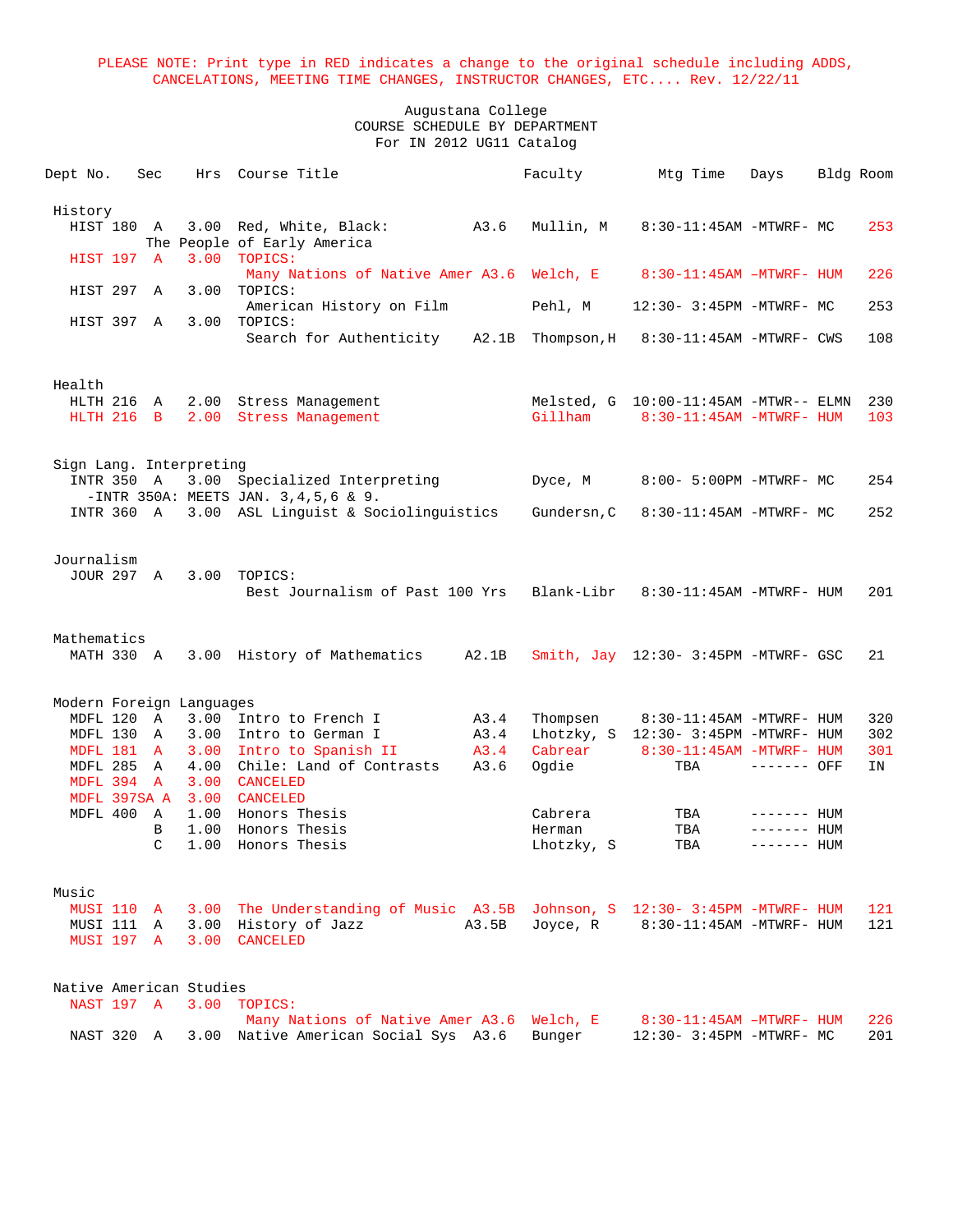|                                       |                   |              | PLEASE NOTE: Print type in RED indicates a change to the original schedule including ADDS,<br>CANCELATIONS, MEETING TIME CHANGES, INSTRUCTOR CHANGES, ETC Rev. 12/22/11 |                   |                                                                                                    |                                                              |              |           |            |
|---------------------------------------|-------------------|--------------|-------------------------------------------------------------------------------------------------------------------------------------------------------------------------|-------------------|----------------------------------------------------------------------------------------------------|--------------------------------------------------------------|--------------|-----------|------------|
|                                       |                   |              | COURSE SCHEDULE BY DEPARTMENT<br>For IN 2012 UG11 Catalog                                                                                                               | Augustana College |                                                                                                    |                                                              |              |           |            |
| Dept No.                              | Sec               | Hrs          | Course Title                                                                                                                                                            |                   | Faculty                                                                                            | Mtg Time                                                     | Days         | Bldg Room |            |
| Northern Plains Studies<br>NPST 397 A |                   | 3.00         | TOPICS:<br>Search for Authenticity A2.1B Thompson, H                                                                                                                    |                   |                                                                                                    | $8:30-11:45AM$ -MTWRF- CWS                                   |              |           | 108        |
| Nursing<br><b>NURS 200 A</b>          |                   | 3.00         | Intro to Professional Nursing                                                                                                                                           |                   | Nelson, Mry                                                                                        | $8:30-11:45AM$ -MTWRF- GSC                                   |              |           | 121        |
| NURS 451                              | A                 | 3.00         | Leadership in Prof Nursing                                                                                                                                              |                   | Karel, B<br>White, L<br>Fritz, K<br>Herrmann<br>Isaacson, M<br>Reiff, V<br>Schroeder<br>Waltman, P | TBA                                                          | ------- OFF  |           | ΙN         |
| Physical Education                    |                   |              |                                                                                                                                                                         |                   |                                                                                                    |                                                              |              |           |            |
| PE 104<br>PE 105                      | $\mathbb{A}$<br>Α | 1.00         | 1.00 Dance Aerobics<br>Downhill Skiing<br>-PE 105A: SPECIAL FEES APPLY. HELD AT GREAT BEAR SKI RESORT.                                                                  | A1.3<br>A1.3      | Nikkel, K<br>Barkus, B                                                                             | 8:30- 9:20AM -MTWRF- ELMN<br>$6:30 - 9:30PM -T-R--$ OFF      |              |           | 224<br>OFF |
| PE 106                                | Α                 | 1.00         | Snowboarding<br>-PE 106A: SPECIAL FEES APPLY. HELD AT GREAT BEAR SKI RESORT.                                                                                            | A1.3              | Barkus, B                                                                                          | $6:30 - 9:30PM -T-R--$ OFF                                   |              |           | OFF        |
| PE 112                                | A                 | 1.00         | Hatha Yoga                                                                                                                                                              | A1.3              | Dickinson                                                                                          | 12:30- 1:20PM -MTWRF- ELMN                                   |              |           | 224        |
| <b>PE 112</b><br>PE 115               | B<br>Α            | 1.00<br>1.00 | Hatha Yoga<br>Physical Conditioning                                                                                                                                     | A1.3<br>A1.3      | Dickinson<br>Stavenger                                                                             | $11:00-11:50PM$ -MTWRF- ELMN<br>$9:30-10:20$ AM -MTWRF- ELMN |              |           | 224<br>105 |
| PE 122                                | Α                 | 1.00         | Fencing<br>PE 122A: SPECIAL FEES APPLY.                                                                                                                                 | A1.3              | Downs                                                                                              | $9:45 - 11:45$ AM $-M-W-F-$ ELMN                             |              |           | 105        |
| <b>PE 123</b>                         | $\mathbf{A}$      |              | 1.00 Winter Outdoor Education                                                                                                                                           | A1.3              | Greeno                                                                                             | $9:45-11:45AM -M-W-F- ELMN$                                  |              |           | 105        |
| PE 131                                | Α                 | 1.00         | Officiating Football<br>-PE 131A: THIS COURSE WILL NOT SATISFY A1.3.                                                                                                    |                   | Anderson, 0                                                                                        | 7:00-10:00PM ---W--- ELMN                                    |              |           | 230        |
| PE 210                                | Α                 | 3.00         | Introduction to Sport Management                                                                                                                                        |                   | VanLaecken                                                                                         | $12:30 - 3:45PM - MTWRF - ELMN$                              |              |           | 241        |
| PE 215<br>PE 235<br>PE 397            | Α<br>Α<br>A       | 3.00<br>2.00 | Sport in Society<br>Theory of Coaching Wrestling<br>3.00 CANCELED                                                                                                       |                   | Barkus, B<br>Reitmeier                                                                             | $8:30-11:45AM$ -MTWRF- ELMN<br>$1:30-3:30PM -MTWRF - ELMN$   |              |           | 241<br>224 |
| Physics                               |                   |              |                                                                                                                                                                         |                   |                                                                                                    |                                                              |              |           |            |
| PHYS 110 A<br>PHYS 180 A              |                   |              | 3.00 From Atoms to Stars A.32<br>4.00 CANCELED                                                                                                                          |                   | Grau, N                                                                                            | 8:30-11:45AM -MTWRF- GSC                                     |              |           | 201        |
| PHYS 363 A                            |                   |              | 4.00 Optics                                                                                                                                                             |                   | Wells, E<br>Wells, E                                                                               | 8:30-11:45AM -MTWRF- GSC<br>12:30- 3:45PM -MTWRF- GSC        |              |           | 210<br>218 |
| Psychology<br>PSYC 297A A             |                   |              | 3.00 TOPICS:<br>Christian Counseling & Therapy                                                                                                                          |                   |                                                                                                    | DeVita, C   12:30- 3:45PM -MTWRF- MC                         |              |           | 255        |
| PSYC 391 A                            |                   |              | 4.00 Practicum<br>-PSYC 391A: INSTRUCTOR SIGNATURE REQUIRED. VARIABLE CREDIT 2-4 CR HRS.                                                                                |                   | DeVita, C                                                                                          | TBA                                                          | $------$ OFF |           | OFF        |
| Sociology                             |                   |              |                                                                                                                                                                         |                   |                                                                                                    |                                                              |              |           |            |
| SOCI 235 A<br>SOCI 320 A              |                   |              | 3.00 Gender, Work and Family<br>3.00 Native American Social Sys A3.6                                                                                                    | A3.3              | Sehested<br>Bunger                                                                                 | 8:30-11:45AM -MTWRF- MC<br>12:30- 3:45PM -MTWRF- MC          |              |           | 153<br>201 |